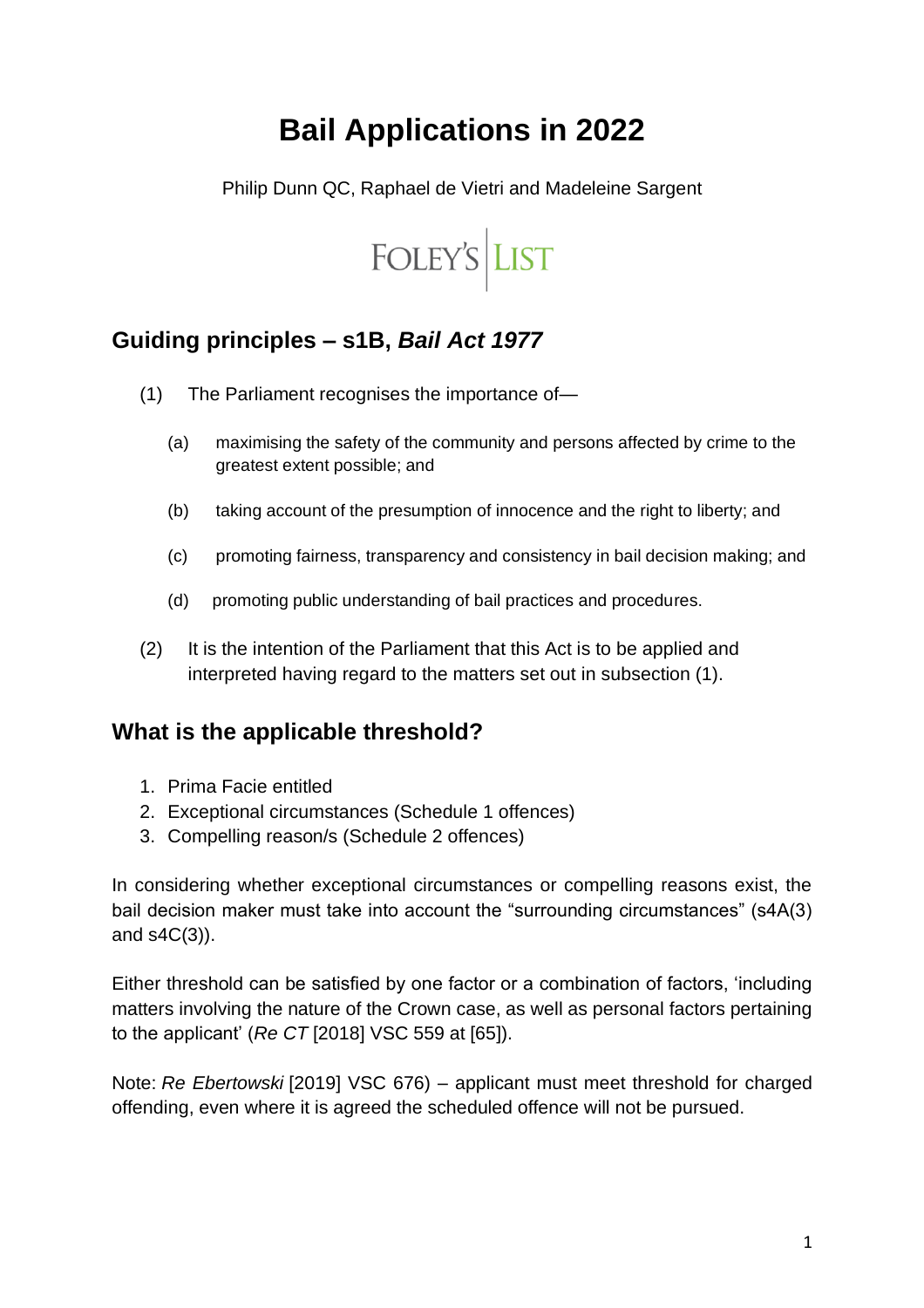## **Definition of 'exceptional circumstances'**

Justice Champion summarised the meaning of exceptional circumstances in *Re CT* [2018] VSC 559 at [64] (adopting Beach JA's reasoning in *Re Sam* [2017] VSC 91):

The Act does not define what may amount to exceptional circumstances. It is well *established that, 'in order to be exceptional, the circumstances relied on must be such as to take the case out of the normal, so as to justify the admission of the applicant to*  bail'. It has been observed that 'the hurdle confronted by an applicant in establishing *exceptional circumstances 'is a high one'. That having been said, it is not an impossible standard to reach.*

Exceptional circumstances may be made up of a combination of factors, none of which might individually be considered exceptional (*Re Logan* [2019] VSC 134 at [13]).

*Re Gloury-Hyde* [2018] VSC 393 (and see *Re Cugurno-Pfabe* [2020] VSC 687) – absence of 'unacceptable risk' factors can contribute to demonstrating exceptional circumstances.

### **Definition of 'compelling reason'**

Compelling reason/s will likely be shown if there is a 'forceful, and therefore convincing, reason showing, that in all the circumstances, the continued detention of the applicant was not justified.' A synthesis of all the factors must compel the conclusions that detention is not justified (*Re Ceylan* [2018] VSC 361 at [46]-[47]).

#### **What are exceptional circumstances and compelling reasons?**

- o Delay (increased due to Covid-19 pandemic)
	- including likelihood of time on remand being longer than any potential ultimate term of imprisonment
	- *Re Jiang* [2021] VSC 148 at [60]: 'a period of pre-trial custody of three years will demonstrate exceptional circumstances in almost every case'
	- However delay needs to be considered in relation to all of the surrounding circumstances (*Re El-Refei* (No 2) at [24)
- o Conditions of custody
- o Weakness of the Crown case/triable issues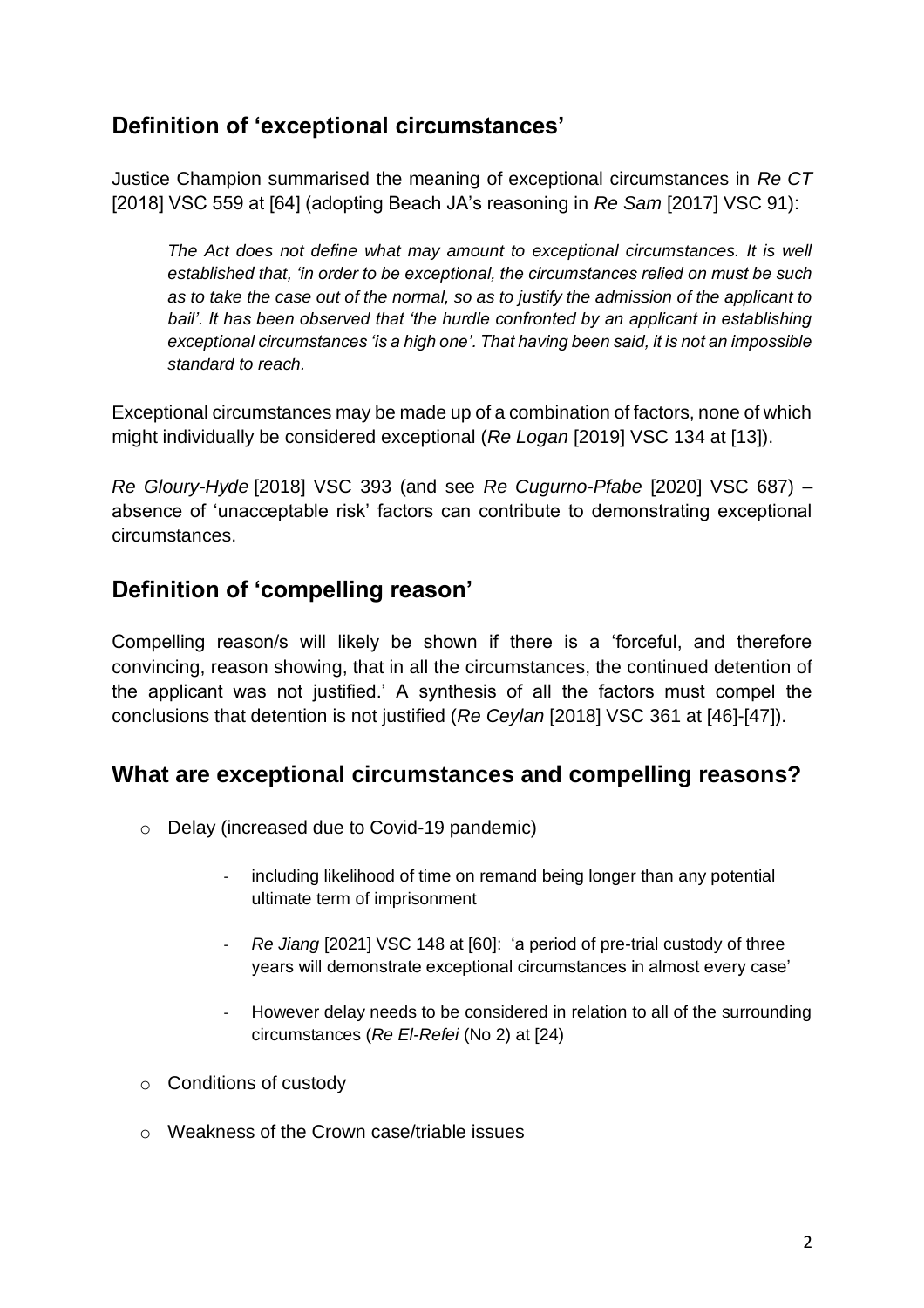- '[I]f there is a good argument that the only charge on which an accused is being held in custody is foredoomed to failure, that fact, in and of itself, amounts to exceptional circumstances and necessitates bail' (Croucher J in *Turner v Lill* (No 20 [2021] VSCA 255 at [22])
- *Re Biba* [2020] VSC 536 at [32]
- *Re VR* [2021] VSC 874 at [67]
- o Availability of:
	- Family support
	- Stable address
	- Residential rehabilitation
	- Treatment and support services
- o Special vulnerability:
	- Age (see *Re DB* [2019] VSC 53 at [47] and *Re JO* [2018] VSC 438 at [14])
	- Aboriginal person
	- III health/cognitive impairment/intellectual disability/mental illness
- o First time in custody
- o No priors (or no Bail Act breaches, breach of court orders)
- o Note: *Re Gaylor* [2019] VSC 46 "I consider that placing the applicant on bail, subject to appropriate conditions, is in the interests of the community. This is a compelling reason justifying the grant of bail."

#### **Unacceptable Risk**

- $\circ$  Identifying a risk (s4E(1)(a))
	- (i) Endangering the safety or welfare of members of the public; or
	- (ii) Committing an offence whilst on bail; or
	- (iii) Interfering with witnesses or otherwise obstructing the course of justice in any matter; or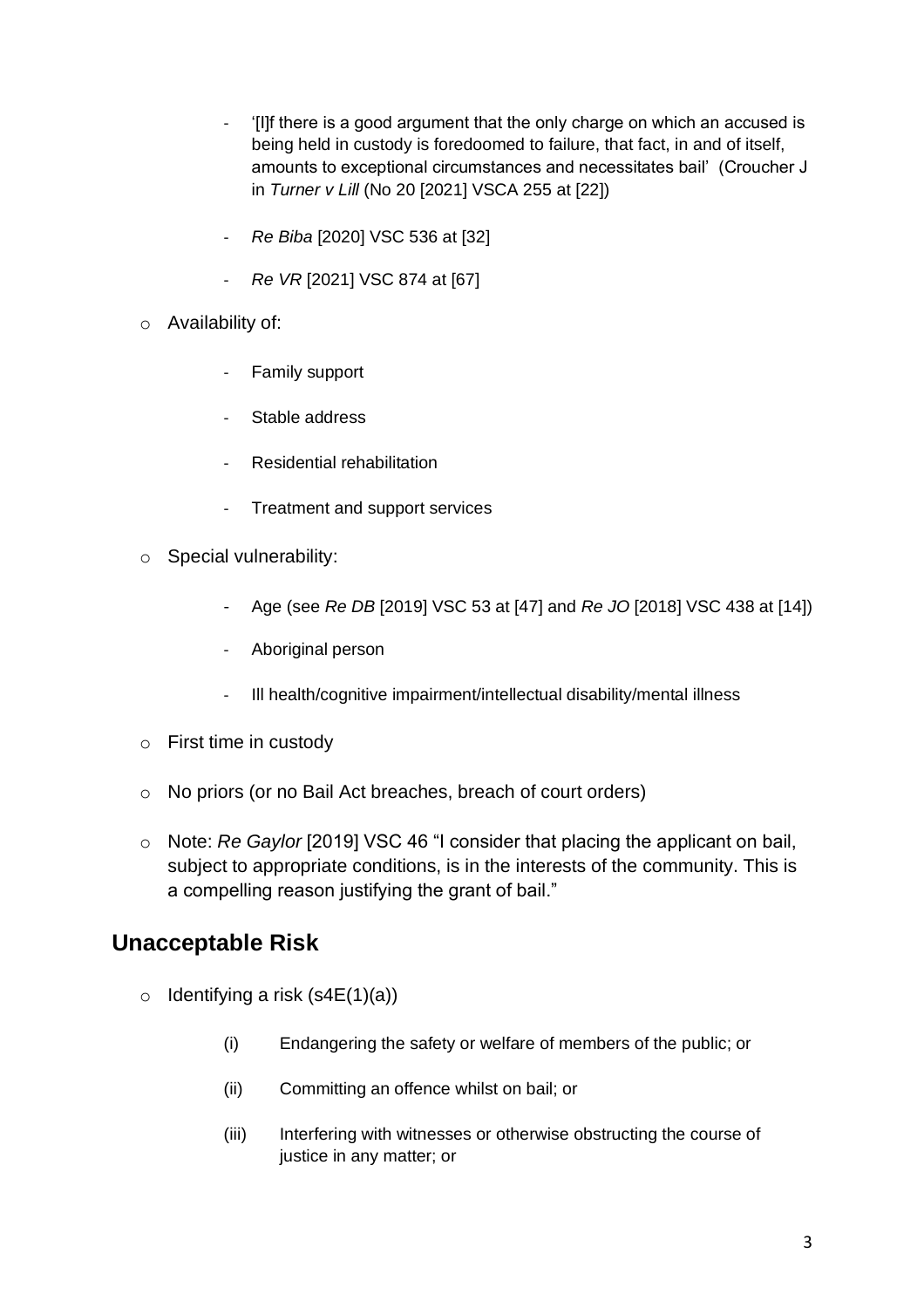- (iv) Failing to surrender into custody in accordance with the conditions of bail
- o Onus and Standard of Proof
	- $s4E(2)$  the prosecution carries the burden of proving unacceptable risk
	- *Haidy* [2004] VSC 247 at [16] (Redlich J) (recently cited in *Brookman* [2020] VSC 470 at [17]):

*As the offender's liberty is at stake, a tenuous suspicion or fear of the worst possibility if the offender is released will not be sufficient...*

*It is not necessary that the prosecution establish that the occurrence of the event constituting the risk is more probable than not. There are recognised conceptual difficulties associated with applying the civil standard of proof to future events. To require that the risk be proved to a particular standard would deprive the test of its necessary flexibility. What must be established is that there is a sufficient likelihood of the occurrence of the risk which, having regard to all relevant circumstances, makes it unacceptable.*

- o Assessing the relative level of risk
	- *Re Shea* [2021] VSC 207 at [66] granting of bail is never risk-free
	- Predicting future risk is notoriously difficult Maxwell P in *Asmar* [2005] VSC 487 at [25]
	- s3AAA Surrounding Circumstances, e.g. criminal history
	- Nature, gravity, likelihood and harm of the alleged risk
	- Examples of lower-level offending with high likelihood: *Re Johnstone (No 2)* [2018] VSC 803 and *Hall v Pangemanan* [2018] VSC 533
	- Example of higher-level offending with lower/acceptable likelihood: *DPP(Cth) v Carrick (a pseudonym)* [2021] and *Re Moore* [2019] VSC 344 at [22] & [40].

#### **Conditions**

- $\circ$  s4E(3)
- $\circ$  Some risk is so extreme that conditions cannot mitigate risk to acceptable level, e.g. *DPP(Cth) v Khan* [2021] VSC 224.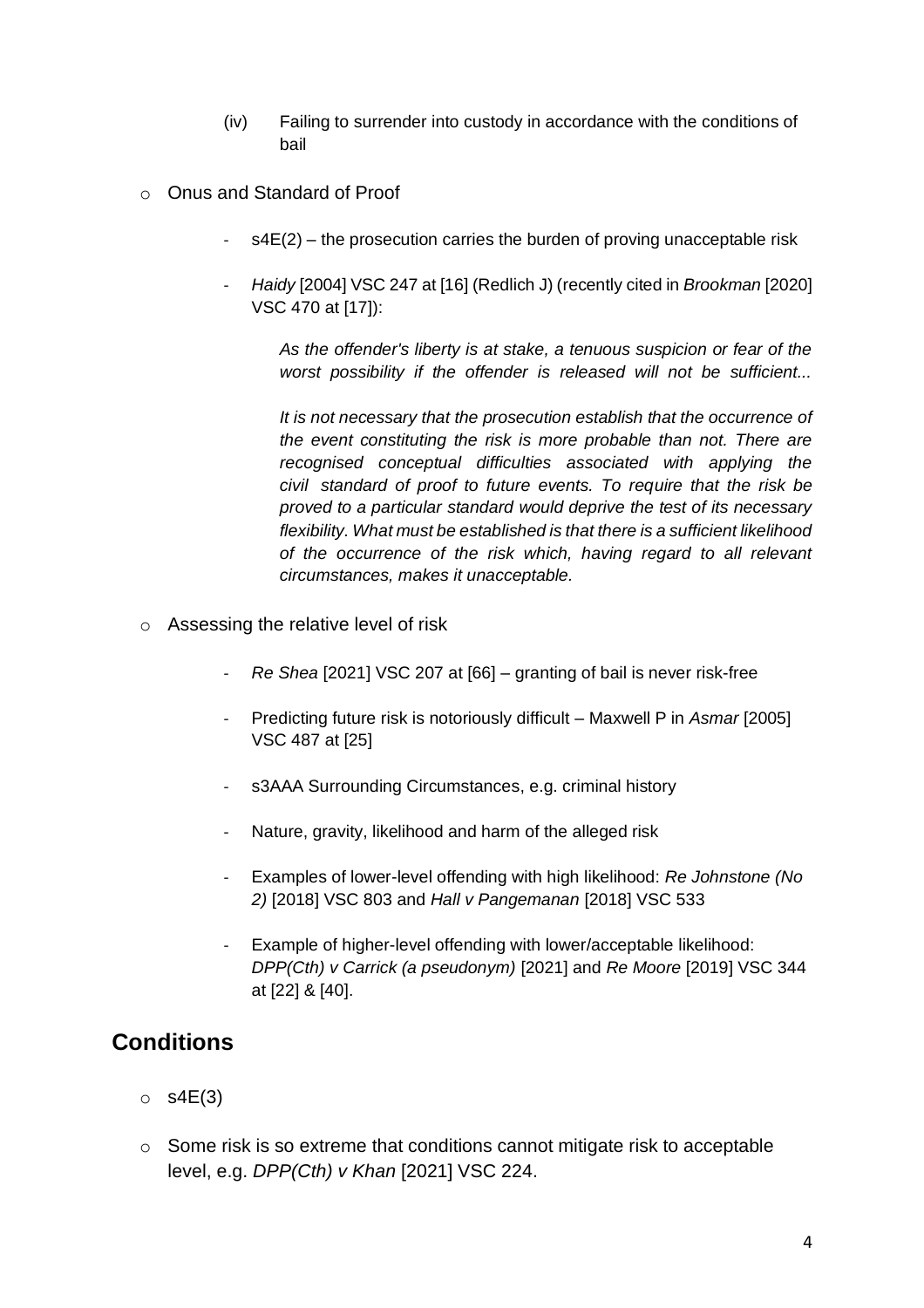- $\circ$  s5AAA(4) of the Act:
	- report to a police station;
	- live at a particular address;
	- adhere to a curfew; (can't be greater than 12 hours)
	- surrender his or her passport;
	- not attend certain places or areas; (e.g. places of international departure, or geographic restrictions on suburbs where the victims reside, or a prohibition on attending nightclubs or bars).
	- comply with conditions of an intervention order;
	- attend bail support services;
	- not contact specified people, or a class of people (e.g. witnesses or coaccused);
	- not drive a motor vehicle;
	- not use drugs or alcohol.

#### **'Extra' Conditions**

- o Prohibitions on Internet / Mobile Phone / Encrypted Message Service
- o Electronic Monitoring / GPS Tracking Ankle Bracelet
	- Private company Attenti
	- \$25,000 for 12 months, paid by accused
	- Two recent cases in support of Elecontic Monitoring Devices (EMD): *Re Raffoul* [2020] VSC 848 at [172] and [175] and *Re Shea* [2021] VSC 207 at [73]
	- Some judges less enthusiastic, e.g.: *Re Biba* [2020] VSC 536 at [36]; *Formica & Forni v Victoria Police* [2020] VSC 719 at [108]-[120]; *Re Assad* [2020] VSC 561 at [91] and *Re MJ* [2021] VSC 592 at [68].
- o Sureties (s5(2)(c))